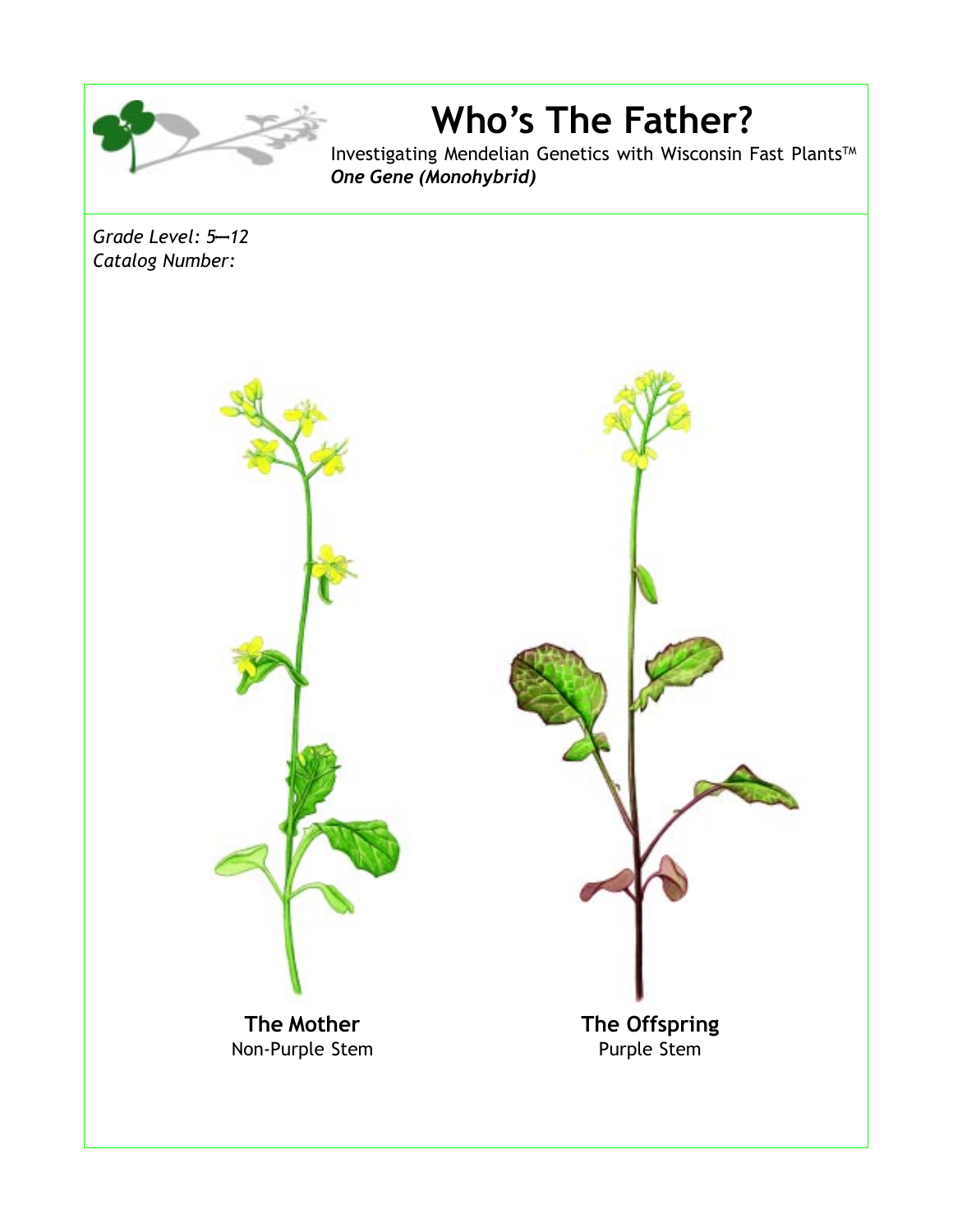# TABLE OF CONTENTS

#### **INTRODUCTION**

#### The Investigation: Who's the Father?

| Who's the Father? Genotypes and Phenotypes of the Generations  16 |  |
|-------------------------------------------------------------------|--|

Who's the Father? *was designed in collaboration with the Wisconsin Fast Plants Program at the University of Wisconsin - Madison. Special thanks to: Dan Lauffer, Paul H. Williams, and Coe Williams (Wisconsin Fast Plants Program); Lisa Darmo and Kathy Douglas (Carolina Biological Supply Company).*

*Written by Sarah Lauffer and illustrated by Amy Kelley. For more information about Wisconsin Fast PlantsTM, go to www.fastplants.org or www.carolina.com/fastplants. See back page for ordering information.*

© 2002

by Tetrad Inc., Madison, WI, and Carolina Biological Supply Company, Burlington, NC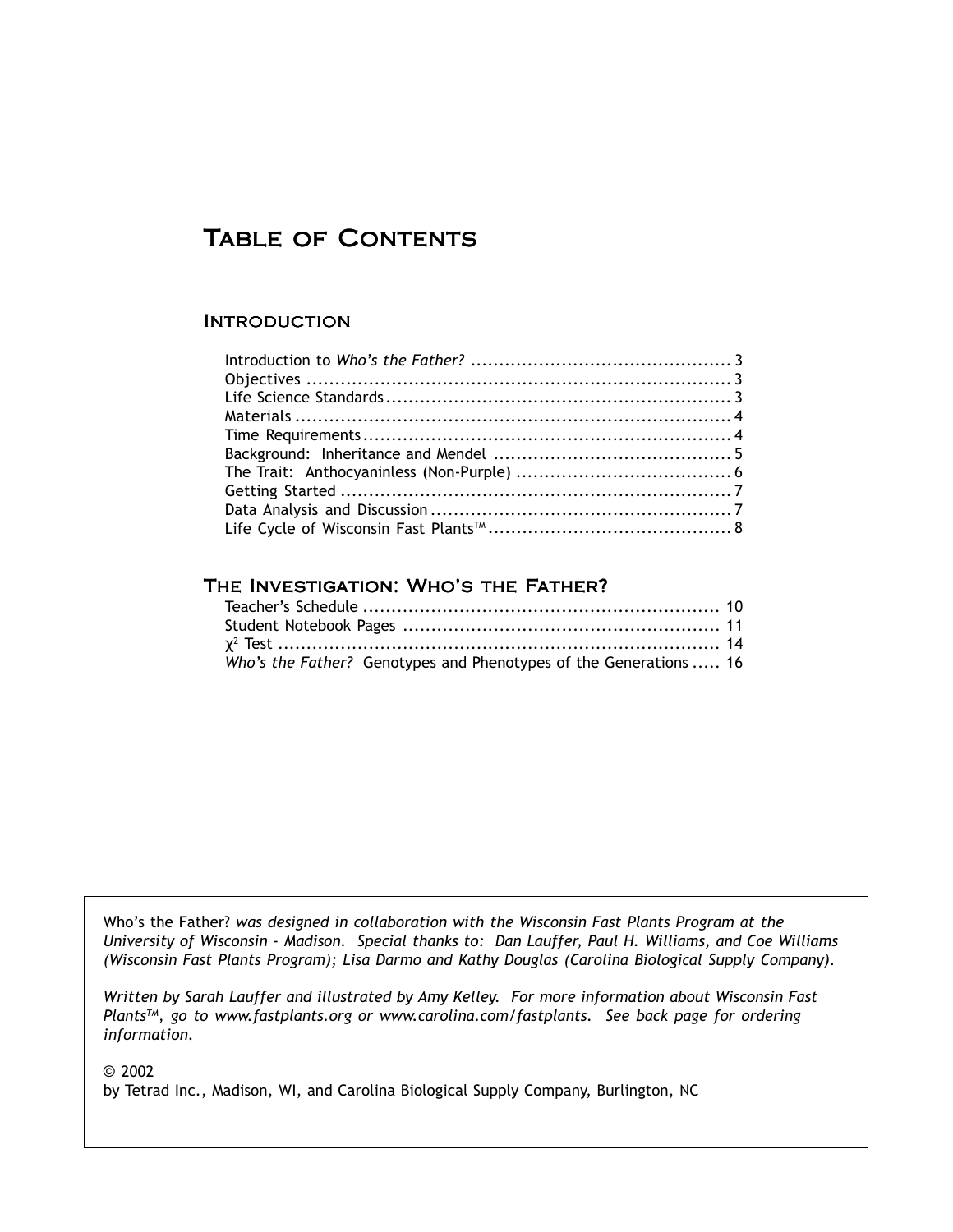# Who's The Father?

#### How are traits passed from one generation to the next?

Since the dawn of agriculture, humans have been trying to improve and increase their food supply. Historically, this was done by selecting the best plants and animals, then breeding them to get the tastiest, hardiest, most nutritious, or most appealing offspring. But no one really understood how these traits were inherited. Many people believed that traits "blended" in the offspring, or that only one parent passed a trait on to its offspring.

In the mid-1800's, a monk named Gregor Mendel gathered evidence that began explaining how inheritance works. Mendel studied discrete and contrasting traits. For example, the traits that he explored in pea plants included tall vs. short plants and purple vs. white flowers. His careful, repetitious work yielded two principles of genetics: the **Law of Segregation** and the **Law of Independent Assortment**.

In this investigation, students will gather their own evidence to explain how inheritance works. As they observe three generations of Wisconsin Fast Plants™, students will unravel a mystery of paternity: What is the father's phenotype? Is it the same as the mother's phenotype or the offspring's phenotype? Or is it something entirely different? As the generations of plants grow, students will make observations that will serve as evidence to support or refute their explanations about the inheritance of a trait.

#### The Investigation

This investigation spans the entire life cycle of the first-generation plants (F<sub>1</sub>); an additional nine days allow students to observe the second-generation offspring (F<sub>2</sub>) and the father generation (P<sub>2</sub>). Who's *the Father?* is designed to provide students with the opportunity to investigate the inheritance of a single gene in Wisconsin Fast Plants™. The anthocyaninless gene (*anl*), determines whether the stem color of each plant will be purple or non-purple.

**To ensure success of the plants** — **and to optimize conditions for expression of the genetic traits used in this investigation** — **it is important that you carefully follow the enclosed** *Wisconsin Fast PlantsTM Growing Instructions* **booklet.**



# **OBJECTIVES**

*At the end of this activity, students will be able to:*

- Explain the inheritance of two genes
- Observe Mendel's Law of Segregation • Identify and quantify the phenotypes
- that are conditioned by a single gene • Use scientific skills effectively

Life Science Standards

*Met by the Objectives of Who's the Father?*

• Reproduction and heredity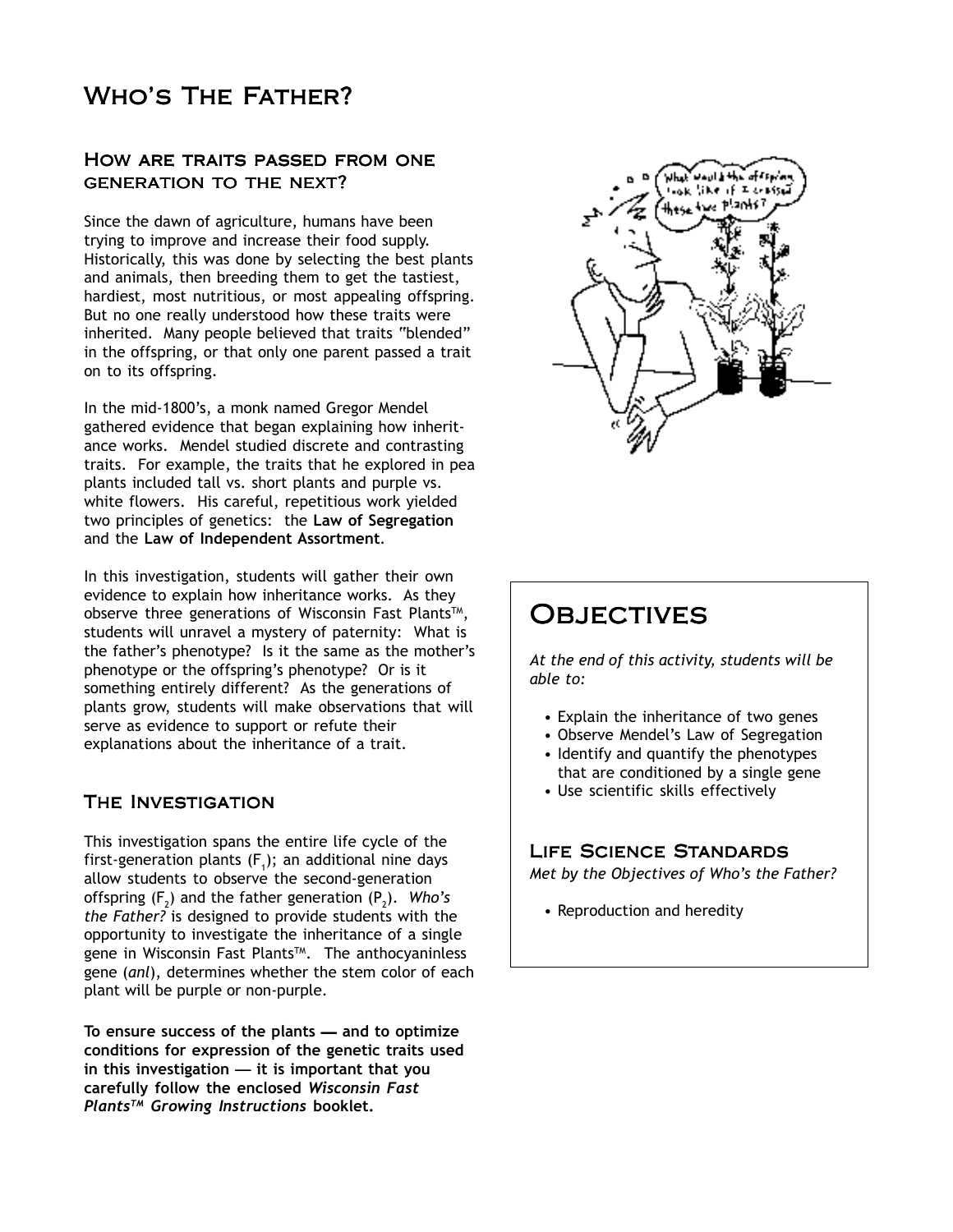# **MATERIALS**

The following materials are included with the *Who's the Father?* Kit.

Each kit contains enough materials for 8 groups of 2–4 students.

#### **WRITTEN MATERIALS**

- **•** *Who's the Father?* Book, which includes: a detailed life cycle description (pages 8–9), a Teacher's Schedule of observation days and plant care (page 10), and Student Notebook Pages (pages 11-13).
- **•** *Wisconsin Fast PlantsTM Growing Instructions*

### WISCONSIN FAST PLANTS™ **MATERIALS**

- Wisconsin Fast Plants<sup>TM</sup> seeds *Seeds of three generations are included:* Non-Purple Stem (P<sub>1</sub>) Purple Stem  $(P_2)$
- F<sub>1</sub> Non-Purple Stem **•** 8 growing systems
- *Each growing system includes:*
	- 1 Circular watermat
	- 1 Long watermat wick
	- 1 Small container
	- 1 Large container (reservoir)
	- 4 Pots
	- 4 Small blue watermat wicks
- **•** Potting mix
- **•** Fertilizer
- **•** Stakes and ties
- **•** Labels

#### Materials that you may need to supply or order separately

**•** Plant Light House or Plant Light Bank (Purchase through Carolina Biological Supply Company, Catalog Numbers 15-8997 and 15-8998) or make your own (see **www.fastplants.org** for instructions)

### Time Requirements

- **It is recommended (but not necessary) that you begin this activity on a Monday.**
- **Total days to complete the activity: About 53**

The  $\mathsf F_1$  generation will complete the full Wisconsin Fast Plants™ life cycle, which is approximately 40–45 days. An additional nine days allows students to observe the second-generation offspring (F<sub>2</sub>) and the father generation (P<sub>2</sub>). The actual time of this exploration may vary, depending on the environmental conditions in each classroom.

• **See detailed Teacher's Schedule on page 10.**

**Observation days**—Students tend the plants, make observations, and record their observations on the Student Notebook Pages. On these days, plan 10-30 minutes*.*



**Twice a week**—Verify that there is enough nutrient solution in the plant reservoirs (especially before a weekend), and that the plant tops are 10 cm below the lights.

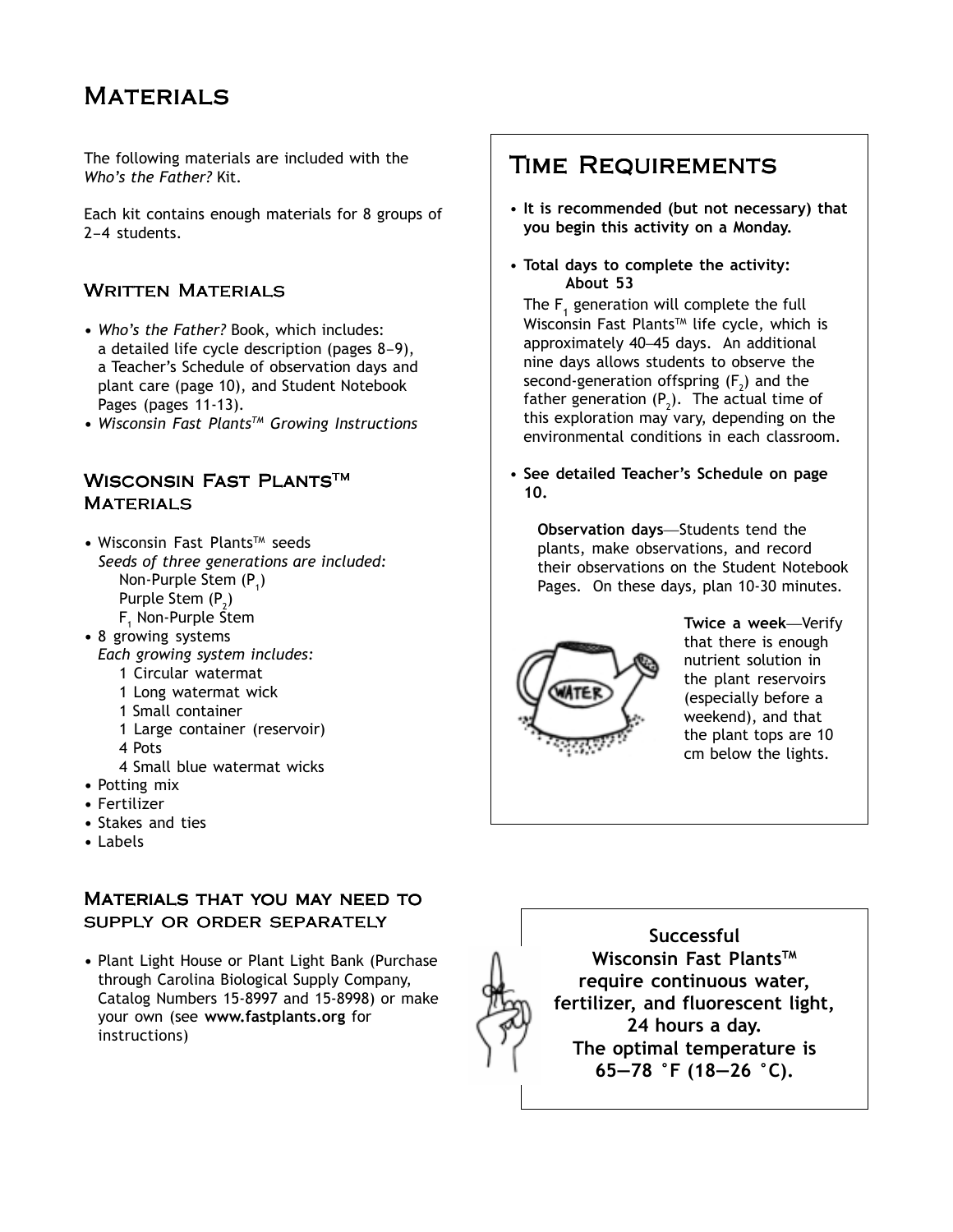# Background: Inheritance and Mendel

Every cell in plants and animals contains DNA that is made up of thousands of genes. And every cell (except the gametes) has two copies of each gene—one from each parent—and the two sets of genes are different from each other. Cells with both sets of genes are referred to as **diploid**.

During meiosis, each gene pair is split apart randomly — and independenly of the other genes — so that the resulting gametes (eggs or sperm/ pollen) have a single set of reassorted genes. Cells that have only one set of genes are referred to as **haploid**.

During mating, two parents each contribute a single gamete. When the two gametes fuse, the two sets of genes are then united in the diploid offspring. The new assortment of genes contains all the information for a whole new organism.

# Gene Aliases: Alleles

Genes can have different forms, called **alleles**. Each allele codes for a slightly different form of a gene. Different alleles of the same gene are represented with the same letters, which are differentiated by capitalization. Example: Mendel described a gene for flower color with the following alleles: "P" for purple and "p" for white. Another way to describe the alleles is with three-letter names. Example: The two alleles for anthocyaninless gene in Wisconsin Fast Plants™ can be represented as "*ANL*" (purple) or "*anl*" (non-purple). Together, the two alleles describe the **genotype** of a specific **trait.**

The interaction of the paired alleles, along with the environment, determines the **phenotype** of the offspring. The interaction can be simple (one allele is dominant over a recessive allele), or the interaction can be more complex (the two alleles both contribute to the apparent phenotype). In the case of Mendel's flower color, the dominant P allele masks expression of the recessive p allele; if the dominant P allele is present, the flowers appear purple. So if the genotype is either PP or Pp, then the phenotype is a purple flower; if the genotype is pp, then the phenotype is a white flower.



### Mendelian Genetics

- **Law of Segregation**: Paired alleles separate during the formation of gametes.
- **Law of Independent Assortment**: Each allele segregates independently of the other allele in gamete formation.
- **Alleles** retain their identity during gamete production and pollination/ mating.
- Two alleles (one from each parent) are paired in the offspring; this constitues the **genotype** of a trait.
- The offspring's **phenotype** is based on the expression of both alleles; one allele may "mask" the expression of another in a dominant/recessive relationship, or both alleles may contribute to the apparent phenotype.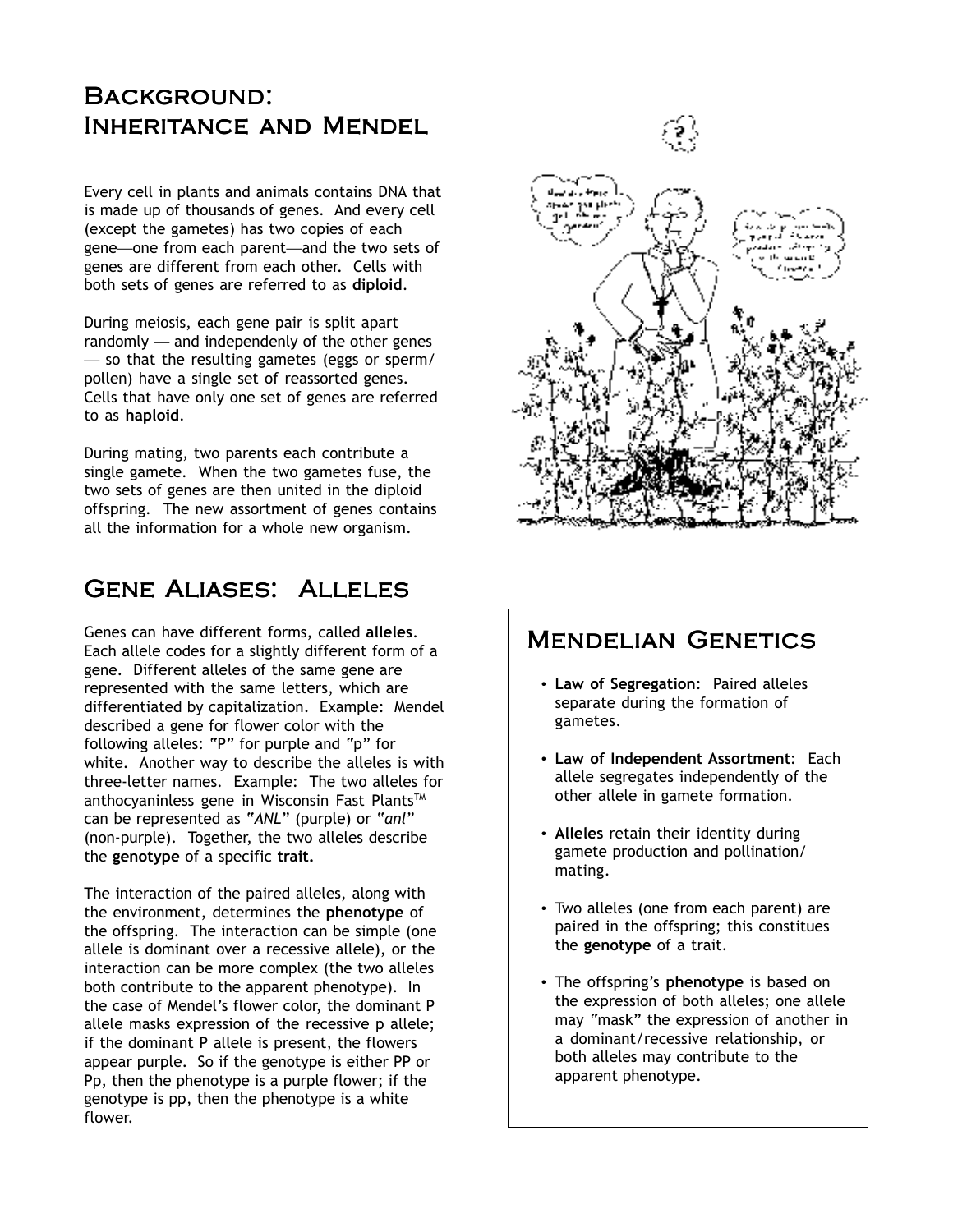# The Trait: Anthocyaninless (Non-Purple)

**Anthocyanin** is a purple pigment found in many plants. Anthocyanin is best observed when the plants are 4–7 days old. Look on the stems and hypocotyls, under the cotyledons, and at the leaf tips.

The anthocyaninless gene (*anl*) in Wisconsin Fast Plants™ regulates whether or not anthocyanin will be expressed. In the homozygous recessive form *(anl/anl*), anthocyanin expression is completely suppressed, and the plants appear a bright green color (which is the "non-purple stem " phenotype). If the genotype is heterozygous *(anl/ANL)* or homozygous dominant *(ANL/ANL)*, then anthocyanin is expressed at varying levels (which is the "purple stem" phenotype).

The P<sub>1</sub> and P<sub>2</sub> plants used for this investigation are true-breeding for their phenotypes. The F<sub>1</sub> plants are the hybrid offspring that result from crossing the two parents.

#### MOTHER GENERATION (P<sub>1</sub>)

**Seed Packet Name: Non-Purple Stem Phenotype: non-purple stem Genotype:** *anl/anl*

The  $P_1$  plants are homozygous with the recessive alleles for anthocyanin expresion (*anl*). Anthocyanin expression is suppressed, and the stems appear bright green.

### FIRST-GENERATION OFFSPRING (F<sub>1</sub>)

Seed Packet Name: F<sub>1</sub> Non-Purple Stem **Phenotype: purple stem Genotype:** *anl/ANL*

The  $\mathsf{F}_{_{1}}$  plants are the result of crossing the  $P_1$  and  $P_2$  plants. They are heterozygous with both a dominant and a recessive allele for anthocyanin expression. Anthocyanin is expressed, so the stems show some purple color.

### FATHER GENERATION (P<sub>2</sub>)

**Seed Packet Name: Purple Stem Phenotype: purple stem Genotype:** *ANL/ANL*

The  $P$ <sub>2</sub> plants are homozygous with the dominant allele for anthocyanin expression (*ANL*). Anthocyanin is expressed, so the stems show some purple color.

#### Second-Generation Offspring  $(F_2)$

**There is no seed packet for this generation. See page 16 for a list of genotypes.**

> The  $\mathsf F_2$  plants are a result of intermating the  $\mathsf{F}^{}_{_1}$  plants. They represent all the genotypes in the  $P_1$ ,  $P_1$ , and  $F_1$ generations. The phenotypic ratio is **approximately\*** 3:1 as follows:

*3 purple stem 1 non-purple stem*

*\* Ratio is approximate, due to the random nature of independent assortment and segregation of gametes.*

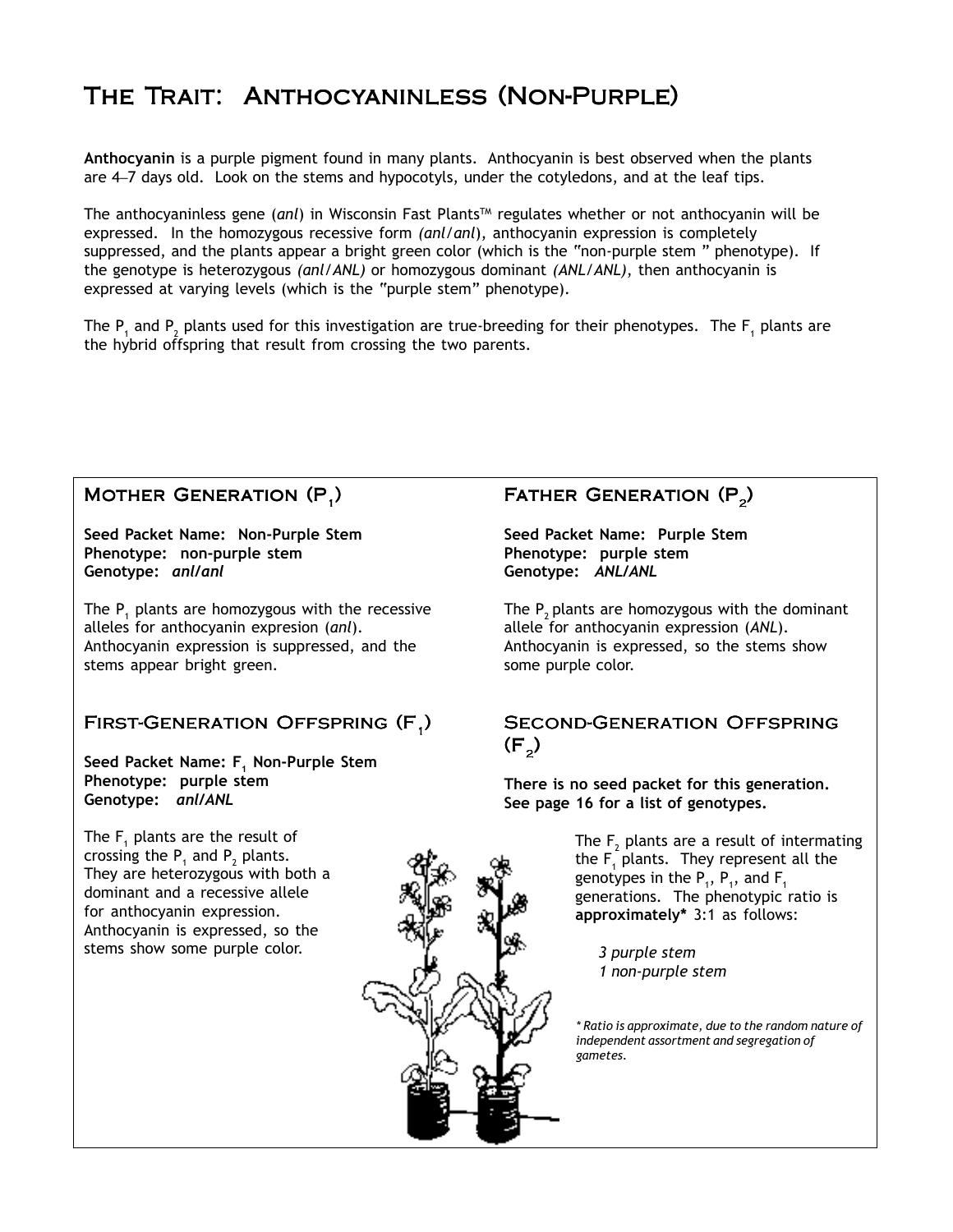# Getting Started

*In this activity, students will have the opportunity to investigate how two genes are inherited in Wisconsin Fast PlantsTM. The students are responsible for:*

- *1. Tending the plants.*
- *2. Articulating hypotheses about the inheritance of genes.*
- *3. Gathering evidence (by recording their observations on Student Notebook Pages).*
- *4. Determining whether or not their evidence supports their hypotheses.*
- *5. Explaining inheritance of a single trait in Wisconsin Fast PlantsTM, based on their evidence.*
- 6. Determining the father's (P<sub>2</sub>) stem color, based on their explanation of inheritance.

Students will observe and record the stem color of both generations, but they will tend only the firstgeneration (F<sub>1</sub>) plants through the entire life cycle. During the investigation, students will tend the plants, pollinate the flowers, harvest the seeds of the second-generation offspring (F<sub>2</sub>), and plant the seeds. A few days after planting the second generation seeds, students will observe the stem and leaf colors of the  $\mathsf F_2$  seedlings, then plant seeds of the father generation (P<sub>2</sub>). Finally, they will observe the stem and leaf color of the  $\mathsf{P}_2$  plants. (See page 10 for a detailed teacher's schedule.)

**The week prior to starting, assemble a 24-hour fluorescent light source (the Plant Light House or Plant Light Bank). Read the** *Wisconsin Fast PlantsTM Growing Instructions* **(included with this kit.)**

On day 0, assemble the growing systems and plant seeds of the mother generation (P<sub>1</sub>) and the first-generation offspring  $(F_1)$ .

# DATA ANALYSIS AND DISCUSSION

Throughout the activity, students can record their observations, predictions, hypotheses, and results by using the Student Notebook Pages (pages 11–13). After they have recorded the stem color of the  $F_{2}$  plants, students can do a  $\chi^2$  test with data from the entire class (pages 14–15). The  $\chi^2$  results will provide additional strength to help them determine whether or not their evidence supports their hypotheses.

By explaining how their observations agree or disagree with their hypotheses and sharing their analyses with fellow students, they will unravel the mystery of paternity and come to understand the inheritance of a single trait in Wisconsin Fast Plants™, and the Law of Segregation.

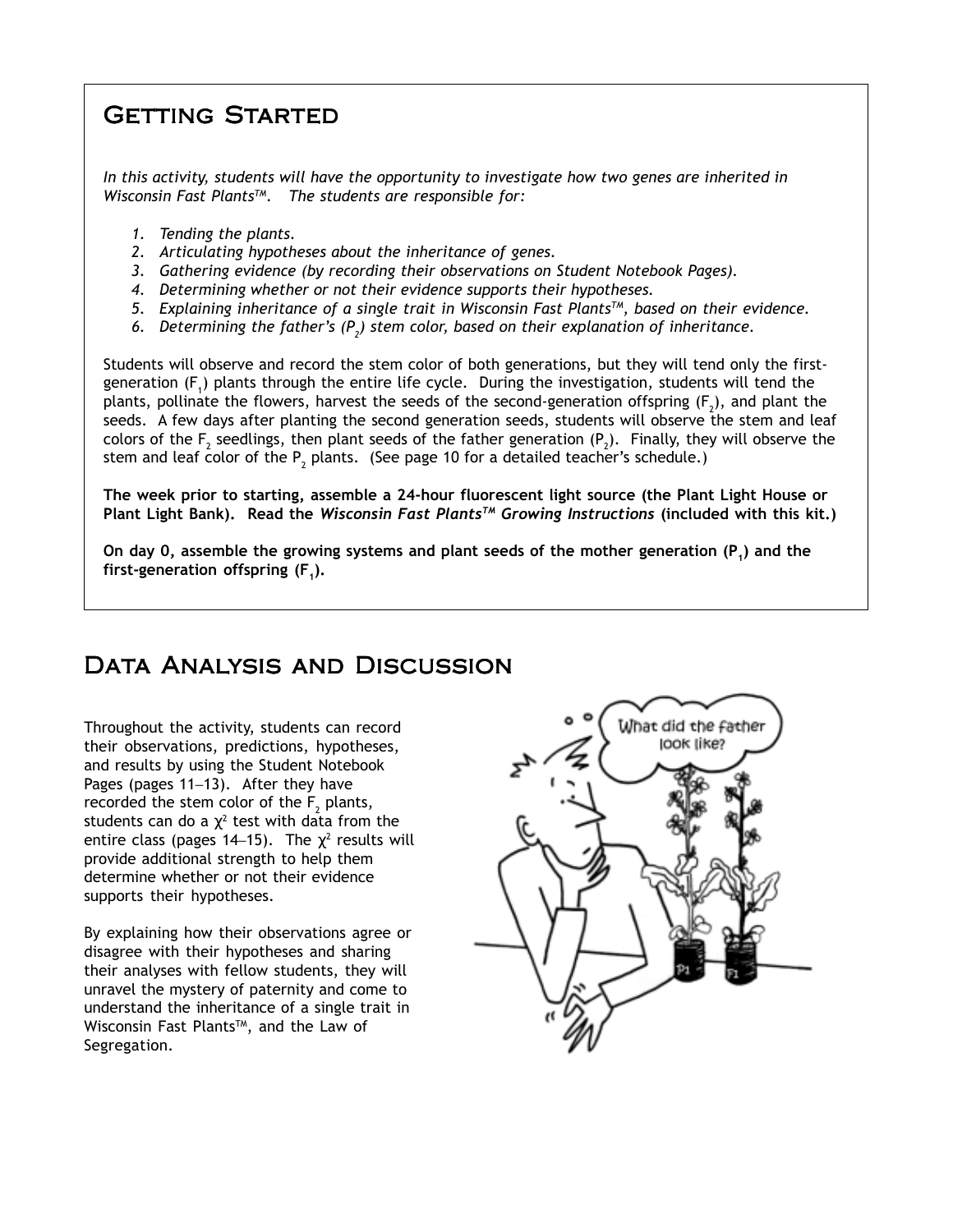# **The Life Cycle of Wisconsin Fast PlantsTM**

#### WEEK 1 (0-6 DAYS OLD)

*.*

Each seed contains a tiny, new plant, called an embryo. The outside of the seed is called the seed coat. A seed can remain quiescent (sleeping) for years, as long as it stays dry and cool.

A day or two after planting and watering, the tiny seeds germinate. During germination, the seed takes up water and swells until its seed coat cracks. The radicle (embryonic root) comes out first, followed by the hypocotyl (stem) and two cotyledons (seed leaves). A few days later, the hypocotyl pushes through the soil, pulling the seed leaves along with it.

#### WEEK 2 (7-14 DAYS OLD)

Above ground, the true leaves, stems, and flowers originate at a point at the very top of the plant, called the shoot meristem (growth tip). Each part emerges gradually, then grows larger — and the growth is measurable from day to day.

**Stems** elongate at the internodes, which is the space between the nodes (where the leaves attach). The elongation allows the plant to grow taller and spread out the leaves and flowers so they are in the best position to do their jobs. Stems allow food, water, and minerals to move throughout the plant.

**Leaves** contain many pores (called stomata) on their surfaces that allow the plant to "breathe" by uptaking carbon dioxide (CO<sub>2</sub>) from the air, and then expelling oxygen  $(0_2)$ . A green pigment, called chlorophyll, causes the leaves to appear green and captures energy from light. When  $\mathsf{CO}_2^{}$  and water are combined in the presence of light, the plant makes its own food, called carbohydrates (or sugar). This amazing process is called photosynthesis.

Under the soil, the **roots** grow downward. Roots anchor the plants into the soil so they don't blow or wash away. Root hairs absorb water and nutrients from the surrounding soil and bring them to the rest of the plant. Most of the absorbed water is used to cool the plant as water evaporates from the leaves; some of the water is used for cellular processes such as photosynthesis.

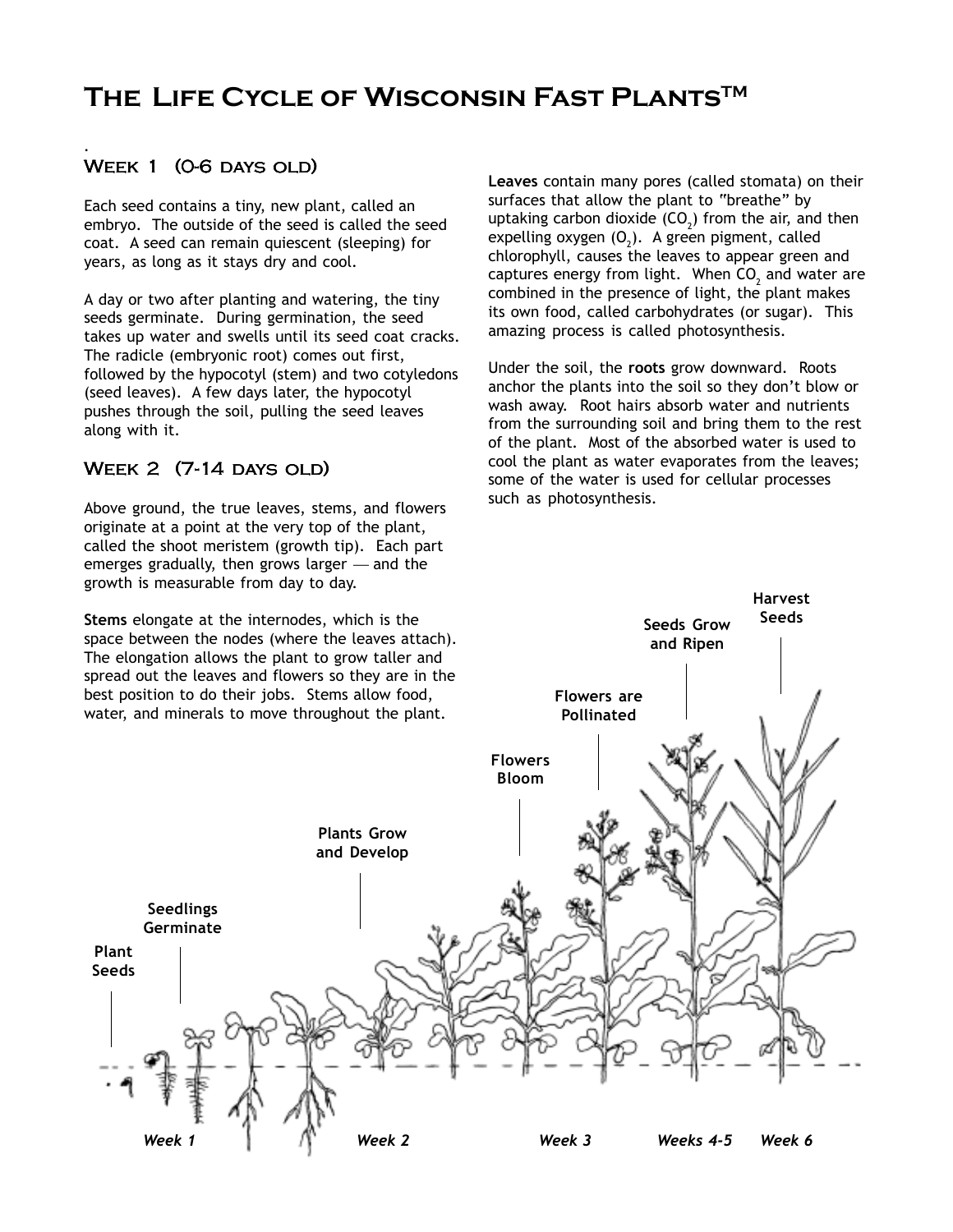#### WEEK 3 (14-20 DAYS OLD)

The **flowers** bloom. At the growth tip, new flower buds begin to appear. Each bud is protected by four green sepals. Once a flower opens, the sepals are hidden beneath four bright yellow petals. The flower's center boasts a single pistil, which is the female part of the flower. The pistil is surrounded by six yellow stamens, which are the male parts of the flower. Each stamen is covered with lots of powdery, yellow pollen.

The bright yellow petals may catch your eye — and the eye of insects. The petals form a beacon that lets insects know that there is food available. Hidden deep inside the flower are nectaries, which produce nectar. Nectar is a sweet, sugar-rich substance that insects love to eat. That's why bees and butterflies are attracted to flowers — they're hungry!

In exchange for food, insects pollinate flowers. When an insect moves from flower to flower looking for nectar, pollen from each flower gets caught in the insect's body hairs and is transferred to other flowers. After pollen has landed on the tip of another flower's pistil, it grows a tube down into the pistil, where the eggs are housed. Sperm (from inside the pollen) are then able move down the tube until they reach the eggs and fertilize them. The fertilized eggs then become the embryos of new seeds.



#### WEEKS 4, 5, AND 6 (21-40 DAYS OLD)

As the seeds mature and ripen, the outside of the pistil swells to become the **seed pod** (or **fruit**) that encases several seeds. The leaves and flowers slowly wilt and fall off, one by one.

After the seeds have dried out completely, they are ready to be planted or stored. Inside each seed is a tiny **embryo**, waiting for water and warmth so it can germinate into a new plant, and another life cycle can begin.

### About Wisconsin Fast Plants<sup>™</sup>

Wisconsin Fast Plants TM (*Brassica rapa*) are rapid-cycling brassicas. They are members of the crucifer family of plants, closely related to cabbage and turnips that have been bred over 30 years at the University of WIsconsin - Madison.

These petite plants (~20 cm tall at maturity) whiz through an ultra-short life cycle in about 40 days. In just over a month, students can plant seeds, tend plants, pollinate flowers, and harvest new seeds. The seeds can be immediately planted or stored for up to 10 years. Easily grown in the classroom, Wisconsin Fast Plants™ require little more attention than continuous fluorescent light, water, and fertilizer.

For details about growing Wisconsin Fast PlantsTM, refer to the *Wisconsin Fast PlantsTM Growing Instructions*. For classroom activities and investigation ideas, go to **www.fastplants.org**.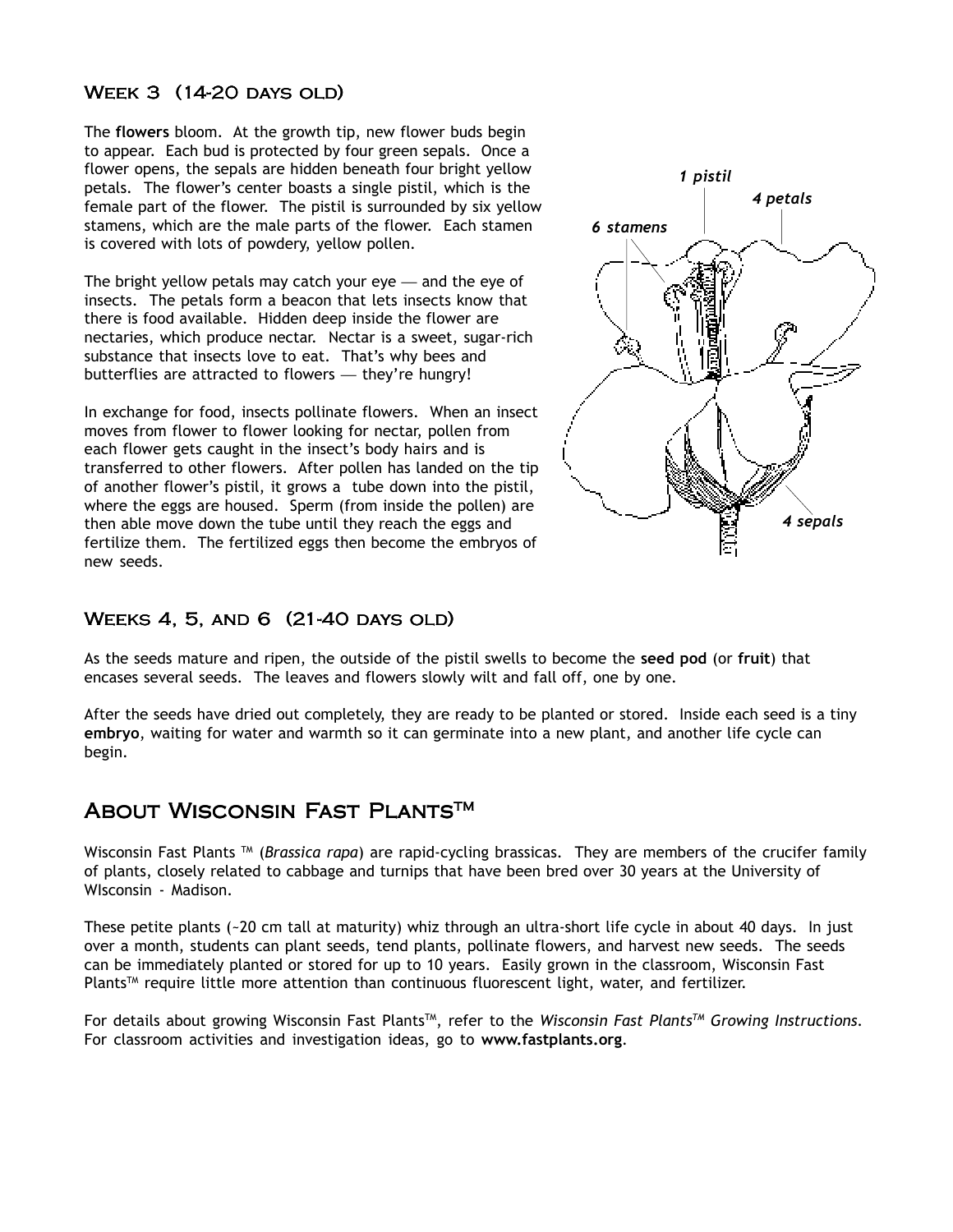### Teacher's Schedule

*The objective of this investigation is to understand how a single trait is inherited. Students will make observations about stem color that will serve as evidence to explain how the that trait is inherited. From* their evidence and explanations, they will predict the phenotype of the father  $(P_2)$  generation.

# DAY ACTIVITY

0 **Students work in groups of 2**–**4.** Each student should record observations, notes, hypotheses, and explanations on the Student Notebook Pages (pages 11–13).

All student groups (except one) **plant** the seeds of the first-generation offspring (F<sub>1</sub>). One student group plants seeds from the same population as the mother plants (P1 ). Refer to the *Wisconsin Fast PlantsTM Growing Instructions* for details.

- 4–7 **Observe** the stem color of the young P<sub>1</sub> and F<sub>1</sub> plants. Students decide how they will quantify the stem color phenotypes. (Example: Counting the number of purple stems vs. non-purple stems, or quantifying how purple the stems are.) **Record** your observations. **Discard** the P<sub>1</sub> plants, but continue to **maintain** the F<sub>1</sub> plants according to the *Growing Instructions*. **Thin** the  $F_1$  plants to 2 per pot. **Explain** how you think stem color is inherited in Wisconsin Fast Plants<sup>™</sup>. **State** a testable hypothesis, then **predict** the father's (P<sub>2</sub>) stem color, based on your hypothesis.
- 15–17 **Intermate** the entire population of F<sub>1</sub> plants over a 3–day period. (*Intermate* means to pollinate plants from the same generation.) Be sure that all flowers receive pollen from several different plants. See *Growing Instructions* for information about making beesticks and pollinating flowers.

*As the investigation progresses, students may reevaluate how they measure phenotypes in order to get data that is more meaningful for testing their hypotheses.*

*If you prefer a more structured investigation, tell the students that the two phenotypes are: (1) purple stem (2) non-purple stem*

- 18 **Terminate** (cut off) any new flower buds that were not pollinated on days 15–17.
- 37 **Stop watering** the plants. Let them dry out for a full week, until they are brown and crispy.
- 44 **Harvest** the seeds from the pods of the F1 plants, according to the *Growing Instructions*. These are the seeds of the second  $(F_2)$  generation. **Predict** the stem color of the  $F_2$  plants, based on your hypothesis.
- 45 **Plant** the  $F_2$  seeds.
- **49** Observe the stem color of the young  $F_2$  plants. **Record** your observations. **Perform** a  $\chi^2$  test to analyze your evidence. Do you accept or reject your hypothesis? **Predict** the stem color of the  $P_2$  plants, based on your (revised) hypothesis.
- 50 **Plant** the  $P_2$  seeds.
- 53 **Observe** the stem color of the young  $P_2$  plants. **Record** your observations. Does the evidence support your (revised) hypothesis?

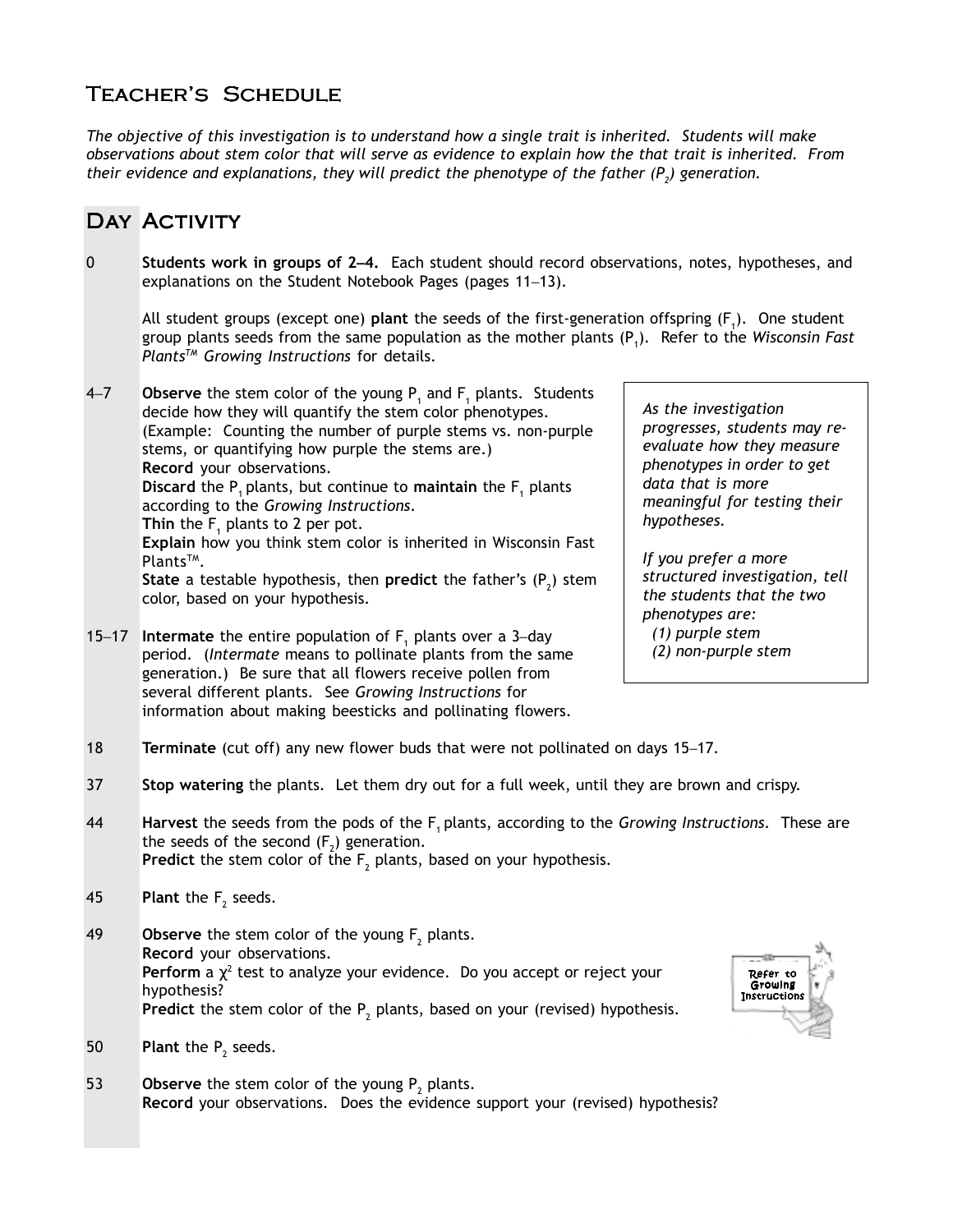

**Who's the Father?**

**Student Notebook Pages**

### Your Challenge

**The goal of this investigation is to determine...** *Who's the Father?* **You and your classmates will gather** evidence to explain how stem color in Wisconsin Fast Plants<sup>™</sup> is inherited. From your evidence and explanations, you will predict the phenotype of the father (P<sub>2</sub>) generation.

### DAY ACTIVITY

0 **Work in groups of 2**–**4.** All student groups (except one) **plant** the seeds of the first-generation offspring  $(F_1)$ . One student group plants seeds from the same population as the mother plants  $(P_1)$ .

**Refer to the** *Wisconsin Fast PlantsTM Growing Instructions* **for details.**



4–7 **Observe** the stem color of the young  $P_1$  and  $F_1$  plants. **Record** your observations in the table below.

### **NUMBER OF PLANTS WITH EACH TRAIT IN THE P<sub>1</sub> AND F<sub>1</sub> GENERATIONS**

| List Each<br>Phenotype:   |  |  |  |
|---------------------------|--|--|--|
| $ P_{1}$ Generation       |  |  |  |
| $\mathsf{F}_1$ Generation |  |  |  |

**Discard** the P<sub>1</sub> plants, but continue to **maintain** the F<sub>1</sub> plants according to the *Growing Instructions* by thinning the F<sub>1</sub> plants to 2 plants per pot.

**Explain** how you think stem color is inherited in Wisconsin Fast Plants™.



**State** a testable hypothesis, then **predict** the father's (P<sub>2</sub>) stem color, based on your hypothesis.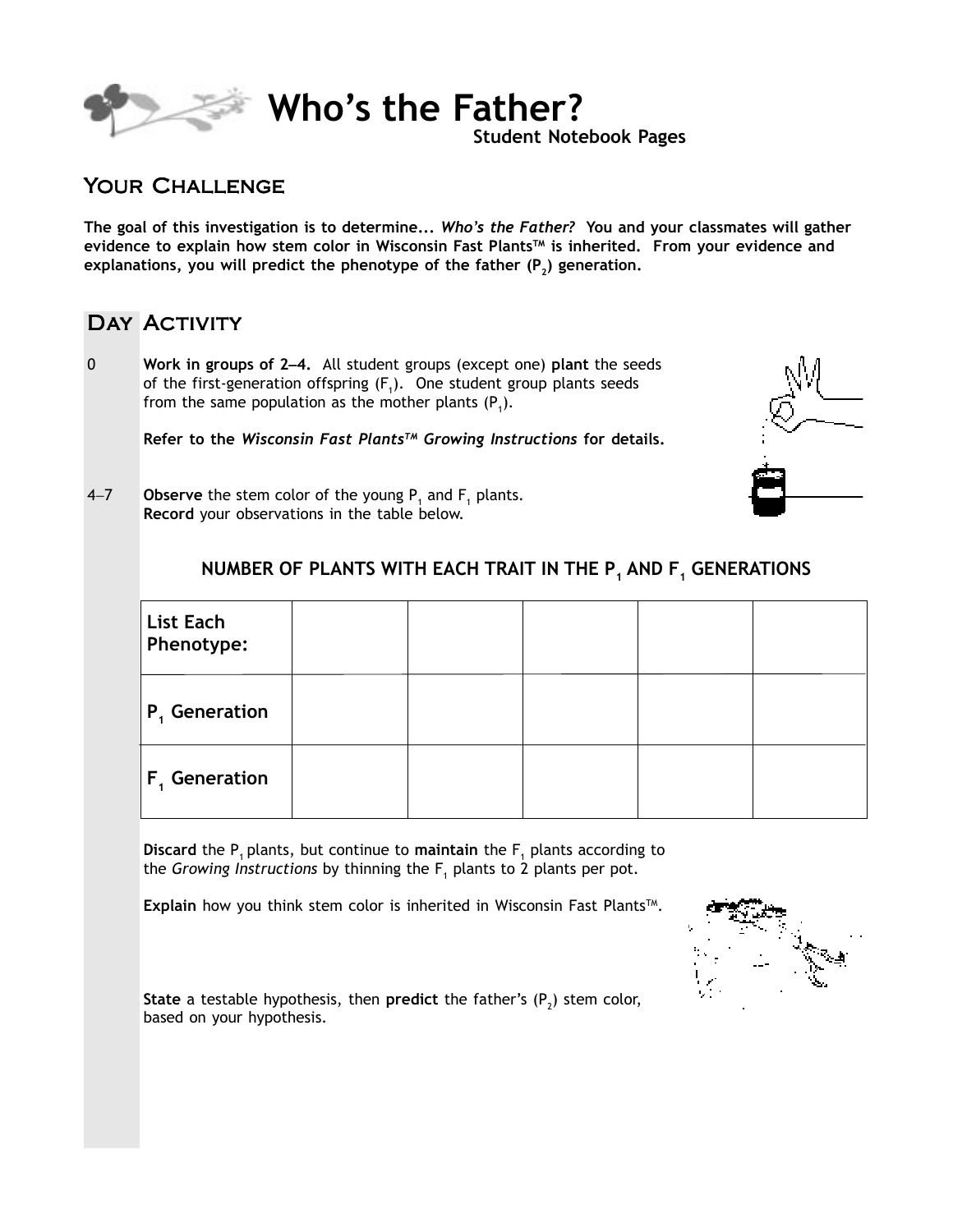### DAY ACTIVITY

15–17 **Intermate** the entire population of  $F_1$  plants over a 3–day period. (*Intermate* means to pollinate plants from the same generation.) Be sure that all flowers receive pollen from several different plants. See *Growing Instructions* for information about making beesticks and pollinating flowers.

Based on your hypothesis (from day 4-7), **predict** the stem color of the second-generation offspring (F<sub>2</sub>) that will result from the pollination you did today.

- 18 **Terminate** (cut off) any new flower buds that were not pollinated on days 15–17.
- 37 **Stop watering** the plants. Let them dry out for a full week, until they are brown and crispy.
- 44 **Harvest** the seeds from the pods of the F<sub>1</sub> plants, according to the *Growing Instructions.* These are the seeds of the second  $(F<sub>2</sub>)$  generation. **Notes and Observations:**
- 45 **Plant** the  $F_2$  seeds.
- **49** Observe the stem color of the young  $F_2$  plants. **Record** your observations in the table below. (See more Day 49 information on the next page.)

### **NUMBER OF PLANTS WITH EACH PHENOTYPE IN THE F<sub>2</sub> GENERATION**

| List Each<br>Phenotype:   |  |  |  |
|---------------------------|--|--|--|
| F <sub>2</sub> Generation |  |  |  |





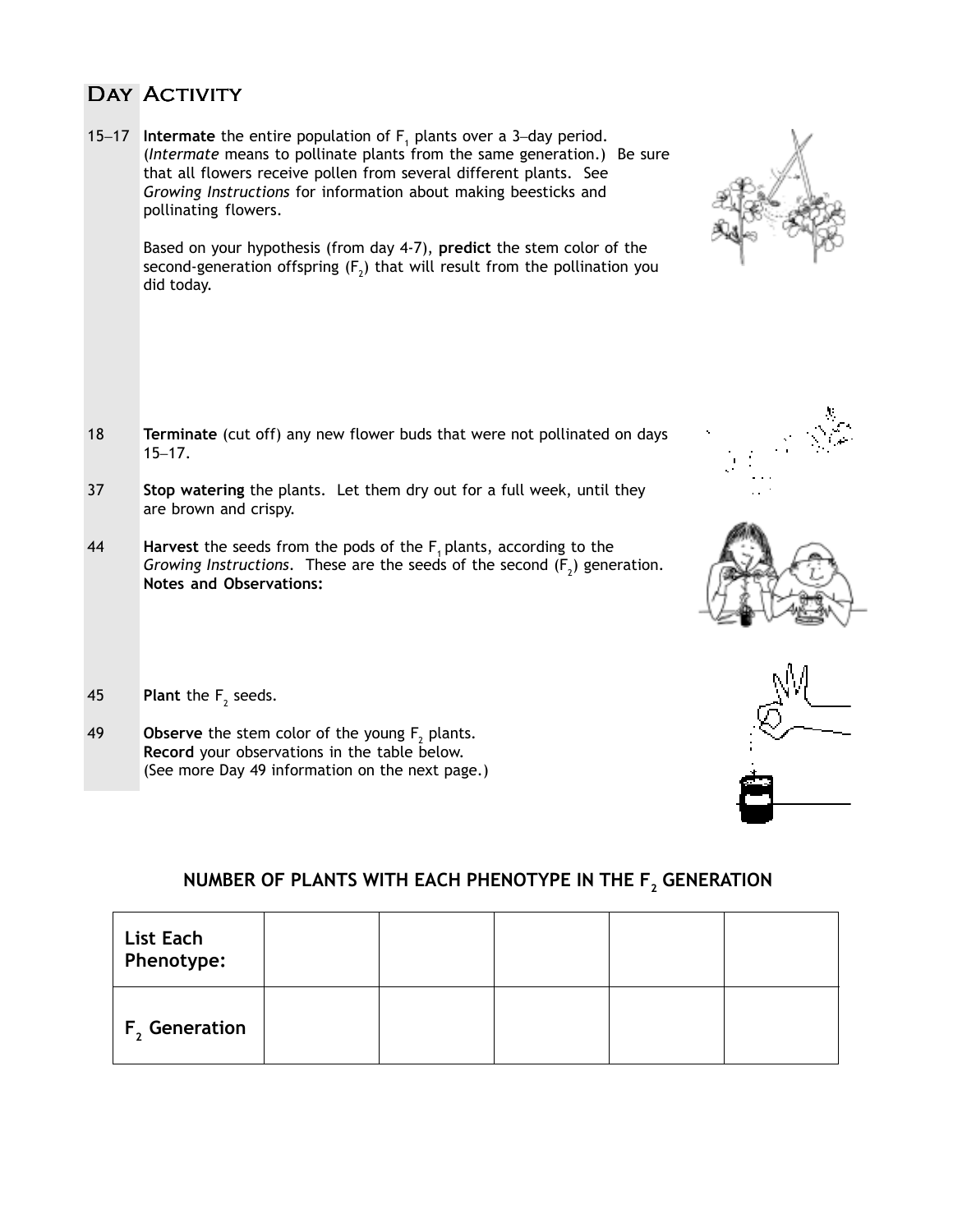### DAY ACTIVITY

- 49 **Share** your results with your classmates.
- (cont) **Perform** a  $\chi^2$  test to analyze your evidence, using results from the entire class.

**Describe** your  $\chi^2$  results:



Do you accept or reject your hypothesis, based on your evidence? If your hypothesis was accepted, are you convinced that it is correct, or do you need more evidence? If your hypothesis was rejected, what is your new hypothesis? Explain.

**Predict** the stem color of the P<sub>2</sub> plants, based on your (revised) hypothesis.

- 50 **So...Who's the Father? Plant** the  $P_2$  seeds.
- 53 **Observe** the stem color of the young  $P_2$  plants. **Record** your observations in the table below.



### NUMBER OF PLANTS WITH EACH PHENOTYPE IN THE P<sub>2</sub> GENERATION

| List Each<br>Phenotype:   |  |  |  |
|---------------------------|--|--|--|
| P <sub>2</sub> Generation |  |  |  |

**Does the evidence support your (revised) hypothesis?** Justify your answer with evidence.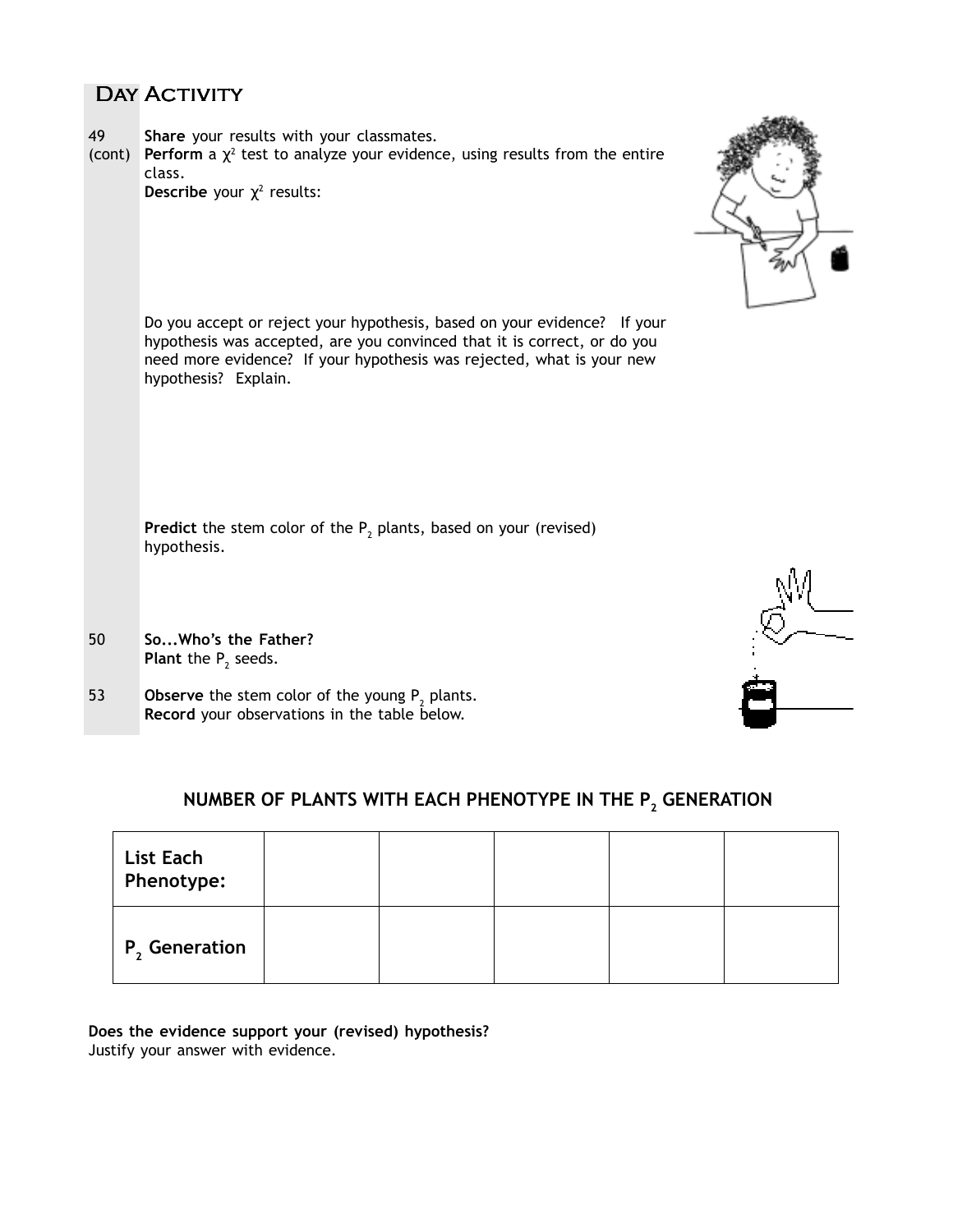# **Put Your Results to the Test!** Probability and the  $\chi^2$  Test for *Who's The Father?*

Put your claims to the test! Was the ratio of the phenotypes in the  $\mathsf F_2$  generation what you predicted it would be? Was it even close? A  $\chi^2$  test will compare your observations with your hypothesis.

The  $\chi^2$  test calculates (1) the deviation between your observed numbers and your expected numbers and (2) the probability that the deviation is due to **chance** or that the deviation is **significant**. If the deviation is merely due to chance, then your results support your hypothesis, and you can **accept** your hypothesis. If the deviation is significant, then your results do not support your hypothesis, and you **reject** your hypothesis.

#### **STEP 1** Determine the ratio of phenotypes you expected in the F<sub>2</sub> generation, based on your **hypothesis.**

| Phenotype                | Expected Ratio Expected Number of Plants (e) |
|--------------------------|----------------------------------------------|
|                          |                                              |
|                          |                                              |
| $\overline{\mathbf{3.}}$ |                                              |
|                          |                                              |

STEP 2 Record the ratio of phenotypes you **observed** in the F<sub>2</sub> generation.

| Phenotype                   | Observed Number of Plants (o) |
|-----------------------------|-------------------------------|
|                             |                               |
|                             |                               |
|                             |                               |
| 4. $\overline{\phantom{a}}$ |                               |

**STEP 3** Calculate the  $\chi^2$  value. Fill out the following table, using numbers from the entire class. For *o* and *e* values, use the actual numbers of plants, not percentages or ratios.

| <b>List Each</b><br>Phenotype: | $\mathbf{2}$ | 3 | 4 |
|--------------------------------|--------------|---|---|
| Observed Value (o)             |              |   |   |
| Expected Value (e)             |              |   |   |
| Deviation $(d) = 0-e$          |              |   |   |
| Deviation Squared $(d^2)$      |              |   |   |
| $d^2/e$                        |              |   |   |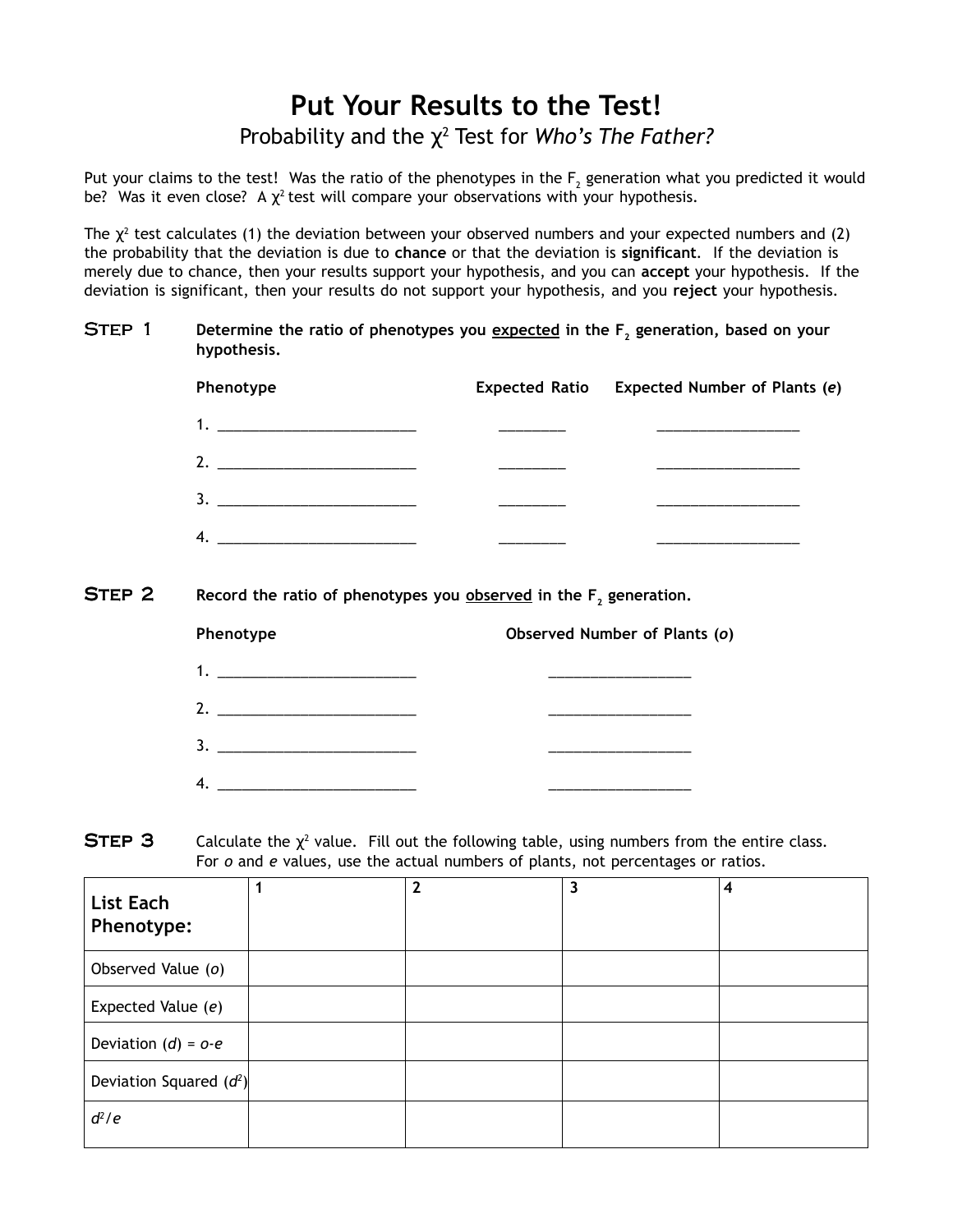#### Step 3 *Calculate the* χ*2 value, continued.*

Add all of the d2 /e values together to get the χ**2 value**:

#### STEP 4 Calculate the degrees of freedom.

To calculate the degrees of freedom, subtract one from the number of phenotypes possible.

| Number of phenotypes possible | Degrees of freedom |
|-------------------------------|--------------------|
|                               |                    |

#### STEP 5 Determine whether to accept or reject your hypothesis.

Find the probability that the deviation of the observed values from the expected values was a chance occurrence. Look up your degrees of freedom in the table below. Find where your  $\chi^2$ value falls in that row.

| Degrees of |       | Probability of Chance Occurrence |  |  |  |  |  |    |                                                                                                                      |
|------------|-------|----------------------------------|--|--|--|--|--|----|----------------------------------------------------------------------------------------------------------------------|
| Freedom    |       | $90\%$ 80% 70% 50% 30% 20% 10%   |  |  |  |  |  | 5% | $1\%$                                                                                                                |
|            |       |                                  |  |  |  |  |  |    | $\mid$ 0.016 0.064 0.148 0.455 1.074 1.642 2.706 3.841 6.635                                                         |
| 2          |       |                                  |  |  |  |  |  |    | $0.211$ 0.446 0.713 1.386 2.408 3.219 4.605 5.991 9.210                                                              |
|            |       |                                  |  |  |  |  |  |    | $\vert 0.584 \vert 1.005 \vert 1.424 \vert 2.366 \vert 3.665 \vert 4.642 \vert 6.251 \vert 7.815 \vert 11.341 \vert$ |
| 4          | 1.064 |                                  |  |  |  |  |  |    | 1.649 2.195 3.357 4.878 5.989 7.779 9.488 13.277                                                                     |

### **Probability value:**

If the probability is 5% or greater, then you can **accept** your hypothesis. If the probability is less than 5%, then **reject** your hypothesis.

**Do you accept or reject your hypothesis?**